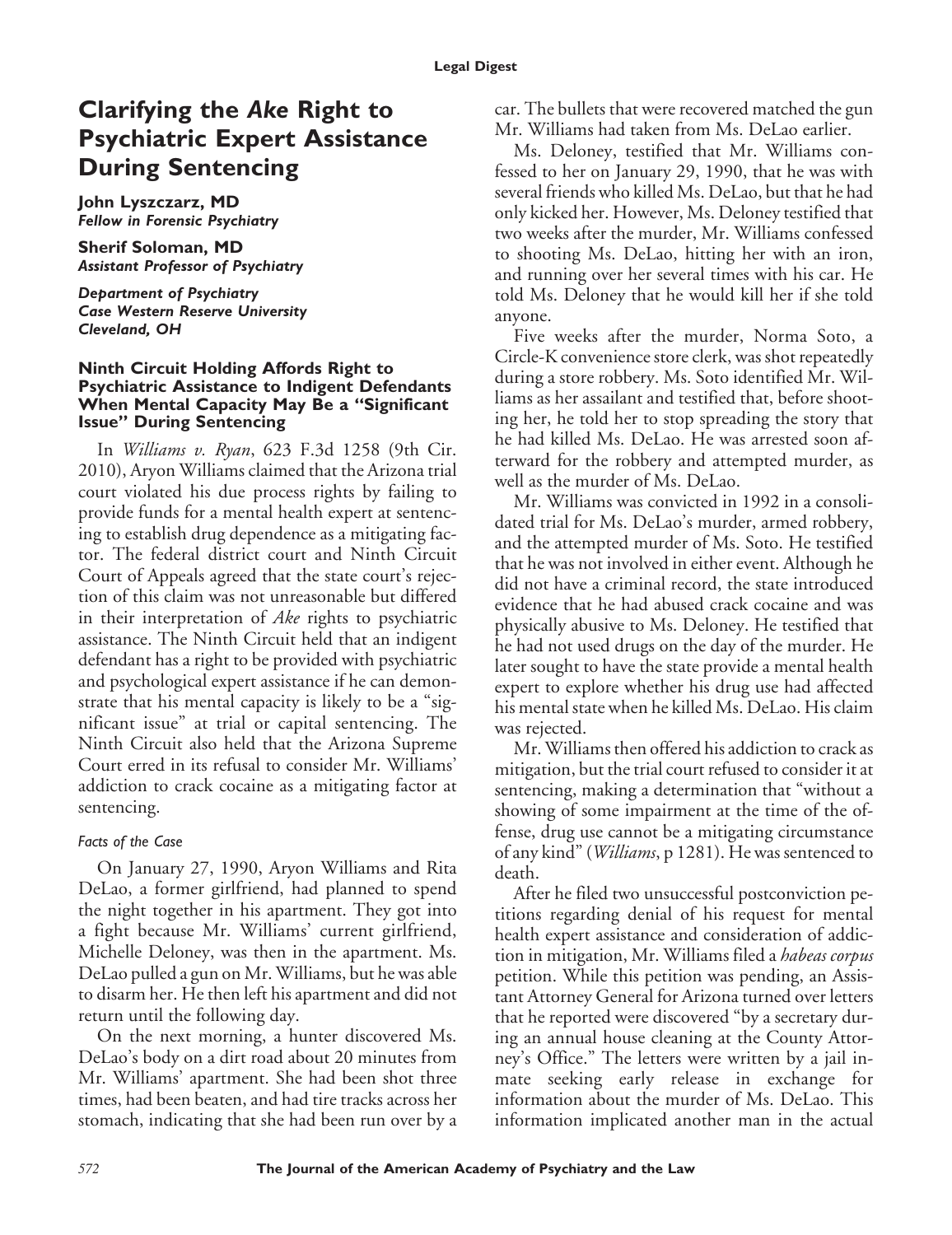murder but also implicated Mr. Williams by alleging that he had hired this hit man.

The federal district court placed the proceedings in abeyance in order for Mr. Williams to exhaust a *Brady* claim in state court. Under *Brady v. Maryland*, 373 U.S. 83 (1963), the prosecution's withholding of information or evidence favorable to the defendant's case violates his due process rights. However, the district court denied Mr. Williams' petition for relief regarding his *Brady* claim. The district court issued a certificate of appealability (COA) regarding the *Brady* claim and another COA certifying the claim that addiction should have been considered a mitigating factor at sentencing.

Mr. Williams claimed that his due process rights were violated because the state refused to provide him expert psychiatric assistance at sentencing. The district court interpreted *Ake v. Oklahoma*, 470 U.S. 68 (1985), to require expert psychiatric assistance at sentencing only if the state planned to rely on psychiatric testimony.

### *Ruling and Reasoning*

Regarding Mr. Williams' *Ake* claim, the Ninth Circuit affirmed the district court's denial, explaining that the trial court was not required to appoint a mental health expert at sentencing because he did not make any showing that his mental state was at issue as a result of drug use at the time of the murder. His lack of a showing was contrasted with the defendant in *Ake* who met this threshold by relying on an insanity defense at trial, exhibiting bizarre behavior at arraignment, and establishing that he required heavy medication to control his illness. However, the court construed the right to expert psychiatric assistance to be broader, stating that in *Ake*, "The Supreme Court held that where an indigent defendant can demonstrate that his mental capacity is likely to be a 'significant issue' at trial or capital sentencing, he has an absolute right to be provided with psychiatric and psychological expert assistance" (*Williams*, pp 1268 –9).

The Ninth Circuit also remanded the case with instructions to grant the petition on Mr. Williams' claim of denial of due process at sentencing for failure to consider all mitigating circumstances. Regarding sentencing, the Ninth Circuit asserted that it "is clear that a sentencing court must consider all mitigating evidence" (*Williams*, p 1270). Thus, the ruling that drug use could not be considered as a mitigating factor "of any kind" is contrary to the Supreme Court's consistent decisions in capital cases beginning more than a decade before Mr. Williams' trial. The Ninth Circuit thus vacated the death sentence, reversed, and remanded for issuance of a writ of *habeas corpus*.

## *Dissent*

Circuit Judge Sandra S. Ikuta dissented in part with the majority's analysis of Mr. Williams' *Ake* claim, indicating that the majority applied the *Ake* trial phase test erroneously to the sentencing phase. She interpreted *Ake* as requiring a different test during the sentencing phase: a defendant's due process entitlement to expert psychiatric assistance is limited to "when the State presents psychiatric evidence of the defendant's future dangerousness" (*Williams*, p 1280).

## *Discussion*

The holding in this case expands the constitutional right of indigent defendants to psychiatric assistance during sentencing based on *Ake*. The Ninth Circuit holding also clarifies the constitutional requirement that potentially mitigating evidence be admissible.

Glen Ake was convicted of double murder and sentenced to death. He was indigent, behaved bizarrely during his trial, was initially found incompetent to stand trial, and presented insanity as his sole defense. There was no expert testimony regarding sanity, and the judge instructed the jury that Mr. Ake should be presumed sane unless he presented evidence sufficient to raise a reasonable doubt about his sanity. Upon appeal to the U.S. Supreme Court, a constitutional right to free psychiatric assistance to indigent defendants was articulated. They also ruled that certain death penalty defendants had an additional right to psychiatric assistance when the state seeks death on grounds of dangerousness.

The *Williams* majority read the *Ake* requirement for psychiatric expert assistance to death penalty defendants more broadly by requiring only that a defendant's mental capacity be a significant issue at trial or capital sentencing. Other courts interpreted *Ake* more narrowly, as articulated by the dissent. Indeed, the U.S. district court, Arizona state courts, and other U.S. circuit courts of appeal have interpreted the Supreme Court's *Ake* holding to apply only during sentencing when the government plans to use